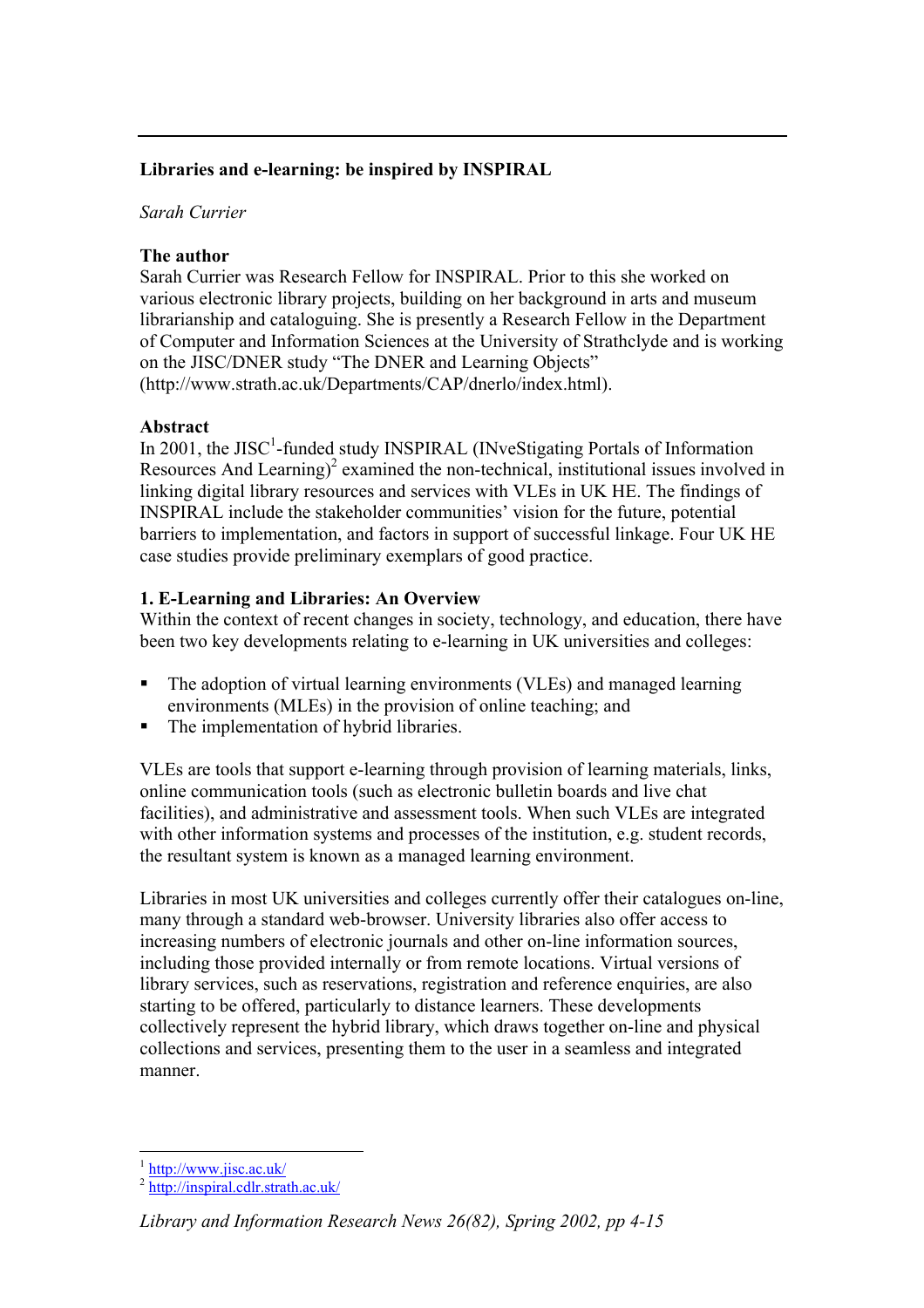### **2. Background to INSPIRAL**

The JISC has been at the forefront of these developments, with the funding of the eLib hybrid libraries programmes<sup>3</sup>[,](#page-1-0) the DNER<sup>4</sup>[,](#page-1-1) and a range of VLE and MLE related work<sup>[5](#page-1-2)</sup>. As a result of evaluations of eLib<sup>[6](#page-1-3)</sup> [a](#page-1-4)nd the DNER,  $\frac{7}{7}$  and in the light of rapidly growing interest in VLEs/MLEs, the JISC realised in 2001 that bringing these major developments together to create a truly seamless online learning experience was both necessary and inevitable. As well as funding technical projects such as ANGEL (Authenticated Networked Guided Environment for Learning) $\delta$ [,](#page-1-5) the need for a thorough analysis of the non-technical, institutional and end-user issues was identified. In March 2001, the JISC put out a request for proposals (The JISC. 2001) to carry out this work, and INSPIRAL, based at the University of Strathclyde's Centre for Digital Library Research<sup>[9](#page-1-6)</sup> and Centre for Educational Systems<sup>10</sup>, was funded to do so between March and November 2001, in order to inform the next round of funding.

### **3. Aims & Methodology**

INSPIRAL's aims were to identify and analyse, from the perspective of the UK HE learner, the non-technical, institutional and end-user issues with regard to linking VLEs and digital libraries, and to make recommendations for JISC strategic planning and investment. The key deliverable was the *INSPIRAL final report* (Currier, S., Brown, S. and Ekmekioglu, F. 2001), which includes the following:

- An overview of the strategic aims of the JISC in relation to INSPIRAL
- A list of stakeholders, with an analysis of the relevant stakeholder groups in relation to INSPIRAL's remit
- An analysis of the needs of the learner
- Six case study summaries (the full documents are available on the INSPIRAL web site), highlighting good practice
- A summary of critical / key issues, detailing related problems and potential solutions
- A short comparison between UK and overseas developments
- Recommendations of priority areas for future JISC investment
- A summary of the literature review, and a bibliography
- An annotated list of the VLE, MLE and digital library tools and systems mentioned in the project.

INSPIRAL was a qualitative study, involving three phases: issue capture; analysis; and dissemination of results. Each phase fed back into the others. For instance, stakeholders inevitably contributed to the analysis during the issue capture phase, and dissemination of the study's results throughout the project fed back into the first two phases, enabling more issues to be raised and further discussion and analysis to occur.

 $\overline{a}$ 

<span id="page-1-0"></span><sup>&</sup>lt;sup>3</sup> <http://www.jisc.ac.uk/elib/projects.html><br>
<sup>4</sup> <http://www.jisc.ac.uk/dner/><br>
<sup>5</sup> http://www.jis<u>c.ac.uk/mle/</u>

<span id="page-1-1"></span>

<span id="page-1-2"></span>

<span id="page-1-3"></span><sup>&</sup>lt;sup>6</sup> See eLib evaluation documents at:<http://www.ukoln.ac.uk/services/elib/papers/other/intro.html>

<span id="page-1-4"></span> $\frac{7}{7}$  See CERLIM project EDNER: Formative Evaluation of the DNER, at: <http://www.cerlim.ac.uk/edner/welcome.html> <sup>8</sup>

<span id="page-1-5"></span><sup>&</sup>lt;sup>8</sup> ANGEL is developing middleware to enable seamless integration between learning environments and information resources. See: <u>http://www.angel.ac.uk/</u><br>
<sup>9</sup> <http://cdlr.strath.ac.uk/><br>
<sup>10</sup> <http://www.strath.ac.uk/ces/>

<span id="page-1-6"></span>

<span id="page-1-7"></span>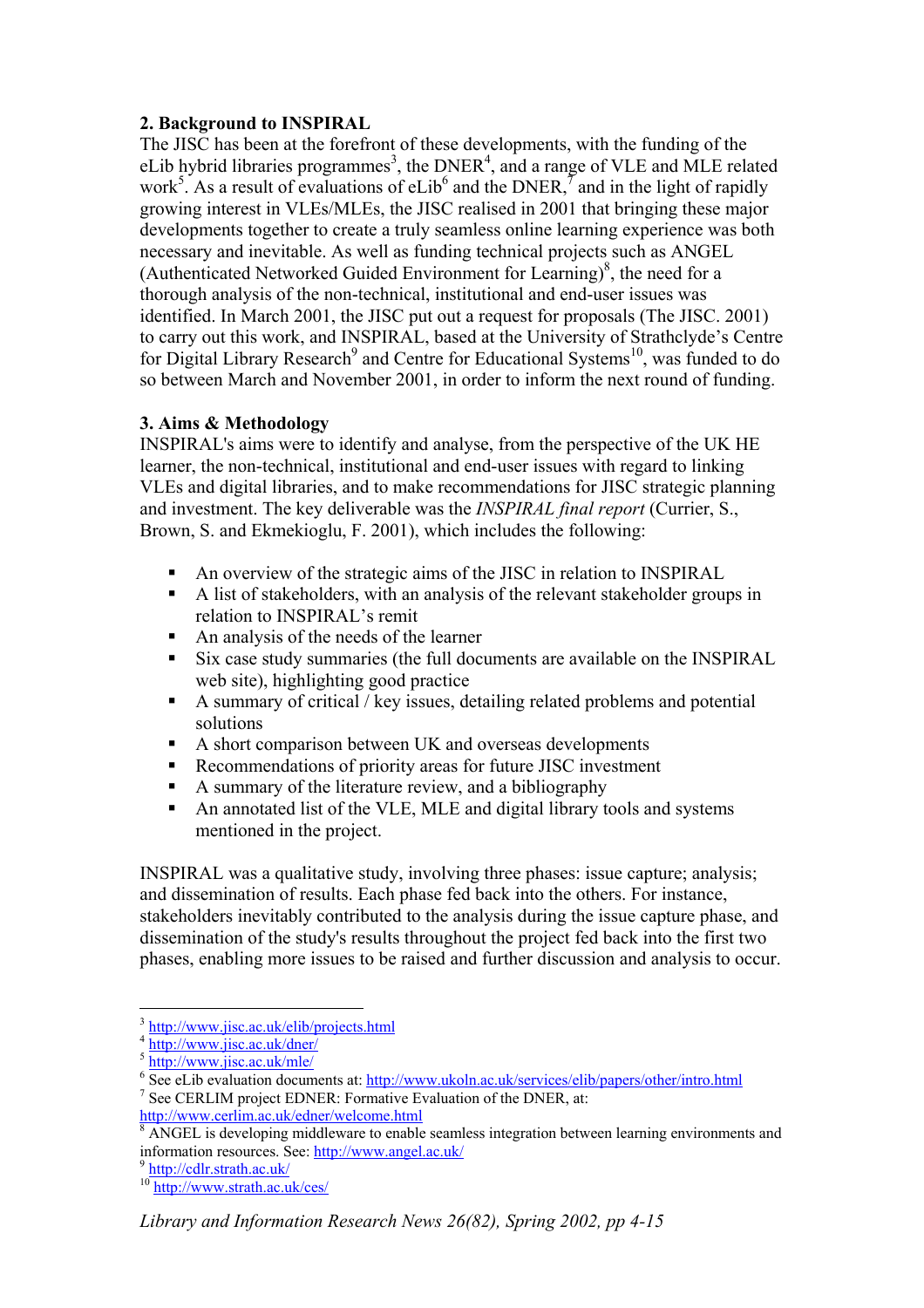### **3.1 Issue capture**

"Within three days of announcing INSPIRAL, there were about eighty subscribers to the project's open discussion list. Clearly it was not going to be a matter of hunting out those interested in linking VLEs and digital libraries, but of trying to cull down a representative sample to begin our initial interviewing process! JISC's interest in this issue is obviously timely, and INSPIRAL, in catching the crest of the wave, is offering some great opportunities for synergy between the various interested professional groups, funding bodies, learners, system vendors and content providers through our research methodology." (Currier, S. 2001)

The issue capture phase involved identifying, contacting and consulting with key stakeholders, a literature review, and identifying appropriate case studies. The primary stakeholder was considered to be the learner, however, due to the timing of INSPIRAL during the summer break, only five learners were consulted. Other stakeholders came from all sections of the HE and FE sectors, including librarians, academics, educational and staff developers, learning technologists and systems staff. Bodies related to educational provision and commercial enterprises with an interest in e-learning were also included. These stakeholders were consulted via 17 interviews, and two stakeholder forums. Additionally, the INSPIRAL open JISCmail discussion list operated throughout the project, and was a notable success. It was well used by stakeholders to discuss various issues that had arisen throughout the INSPIRAL project. Stakeholders from various areas of education took part in the discussions, and the list archive is a valuable resource.<sup>11</sup> The list now has over 200 members, and is continuing indefinitely beyond the end of INSPIRAL.

In terms of the literature review, very little had been written prior to 2001 about linking or integrating digital libraries with online learning. However, the literature provided substantial background to and support for the findings of the stakeholder consultation, particularly in the area of institutional and professional role changes as a result of e-learning developments. It also brought to light potential case studies; six were identified, and are summarised in section seven below.

### **3.2 Analysis**

In addition to discussion and feedback via the discussion list, presentations, conferences and seminars, two workshops were held to enable stakeholder participation in the analysis phase. The following speakers at the workshops presented findings from other relevant work:

- Nicole Harris (ANGEL Researcher). "ANGEL Formative Evaluation".<sup>[12](#page-2-1)</sup>
- Martin Jenkins (UCISA Teaching, Learning and Information Group Chair). Interim findings of the UCISA study "Management and Implementation of VLEs within Universities and Colleges".<sup>[13](#page-2-2)</sup>

<span id="page-2-0"></span><sup>&</sup>lt;sup>11</sup> http://www.jiscmail.ac.uk/lists/inspiral.html

<span id="page-2-2"></span><span id="page-2-1"></span>

<sup>&</sup>lt;sup>12</sup> See also:  $\frac{http://www.angle.uw.ius.us.us.cons.]}{http://www.angle.aux.ius.}$ <br><sup>12</sup> See also: <u>http://www.angel.ac.uk/</u>. [\(http://www.ucisa.ac.uk/\)](http://www.ucisa.ac.uk/) soon.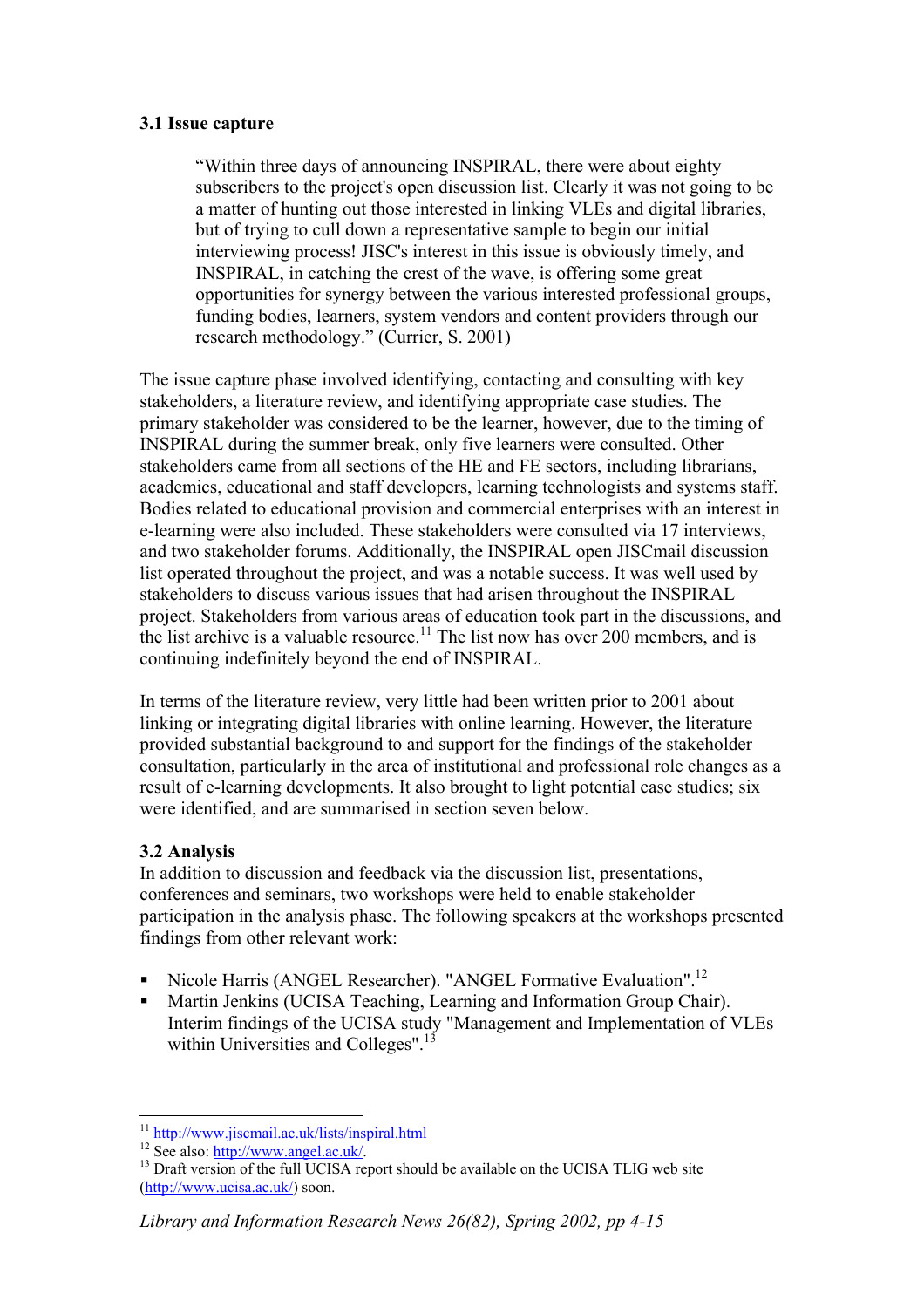- John MacColl (Co-Director of ANGEL and Director of Edinburgh University's SELLIC Project). "Virtuous Learning Environments: How to make Library Systems and VLEs Interoperate".
- Richard Mobbs (Head of the Learning Technology Team at the University of Leicester) "Virtual Learning Environments, Libraries and Institutional Change".
- Ruth Jenkins (Birmingham University). Findings of the BUILDER Project.<sup>[14](#page-3-0)</sup>
- Claire Ryan (University of Leeds). Findings of the Nathan Bodington Building and the Virtual Science Park VLE/hybrid library integration projects.<sup>15</sup>

Reports from these workshops, including links to the above presentations, are available on the web site (Currier, S. and Brown, S. 2001) (Brown, S. and Ekmekioglu, F. 2001).

## **3.3 Dissemination**

The usual web site, press releases, articles, presentations and conference papers, and JISCmail list were used to disseminate INSPIRAL's findings.

# **4. INSPIRAL's Findings (1): The Vision**

The vision expressed by INSPIRAL's stakeholders for a fully integrated e-learning environment included:

- Seamless, one-stop access
- All library functions online
- Individualisation for the learner
- **Flexibility for the teacher**
- **Universal accessibility**
- $\blacksquare$  Ease of use

Certain caveats were expressed regarding all of these ideas, usually by those more experienced in e-learning provision.

# **4.1 Seamless, one-stop access**

This includes seamlessness between the learning environment and the library or information resources at any point in the VLE, and seamlessness within one user's portal across different courses, departments or even institutions. The most important aspect of this was the single authentication or password procedure, regardless of whether the user is accessing the VLE from on- or off-campus.

Warning notes included potential problems with seamless cross-searching of different databases, indexes and other information resources<sup>16</sup>. Lack of interoperability of search vocabularies, and a lack of awareness of and strategies to deal with this in course design, could lead to confusing, ineffective resource discovery experiences for learners. Some stakeholders (including learners) were of the opinion that sometimes experienced Internet users do not mind coming out and going into different databases if they are already familiar with them. Such people may feel hemmed in by a completely seamless environment; one Workshop participant said that the VLE 'shell'

<span id="page-3-0"></span><sup>&</sup>lt;sup>14</sup> See also BUILDER web site: http://builder.bham.ac.uk/

<span id="page-3-2"></span><span id="page-3-1"></span>

<sup>&</sup>lt;sup>15</sup> See also: (Currier, S. 2001a). **14**  $\overline{16}$  See JISC/RSLP funded project HILT (High Level Thesaurus) for a full analysis of this issue, at: <http://hilt.cdlr.strath.ac.uk/>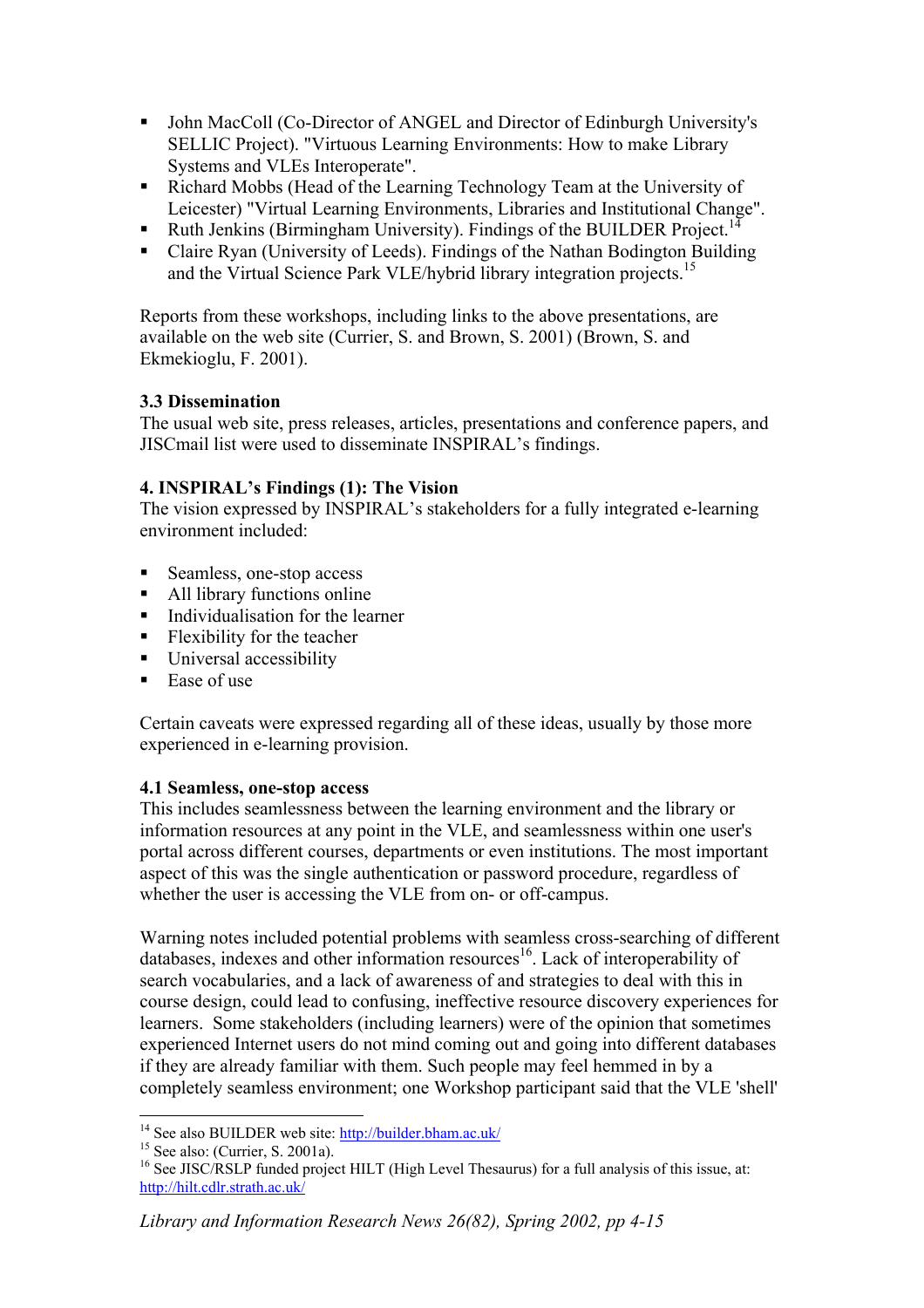could become a cage. As the population coming into universities becomes more and more IT literate, this issue may need more attention.

### **4.2 All library functions online**

This includes:

- a reference and enquiry service;
- **F** reserves, document delivery and interlibrary loans;
- user records, including paying fines and subscriptions;
- access to all online resources, catalogues and databases available through the library;
- web guides and access to resources tailored for the particular course or module;
- online versions of required readings;
- and information skills and literacy training.

Concerns about this include the potential diminishment of two important educational functions of traditional libraries: serendipitous browsing (finding the book you need right next to the one you were actually searching for); and their social function as a place to meet fellow students and discuss sources of information, etc.

The latter may be catered for by the VLE's online communication and resource sharing tools, but teachers must take care to encourage and enhance the use of these. The Edge Hill experience (Currier, S. 2001b) showed that some face-to-face sessions throughout even a distance course are invaluable in introducing students to each other and to staff, and ultimately to encouraging ongoing collaborative participation.

The former touches on the spoon-feeding question; serendipitous browsing can happen within a library catalogue and on the Internet, but learners may need to be encouraged to use these, as opposed to just reading the required texts, and may need to learn to evaluate the quality of what they find on the Internet.

There is another concern that touches on the human contact element of online learning: contact with library staff. This was raised by learners, rather than librarians. Libraries offering services to their distance learners in institutions world-wide are developing ways to give their users the same kind of personal, efficient and 'on time' service as they offer face-to-face. Initiatives such as Leicester University's pilot reference chat service (McGill, L. 2001) are making steps towards this, and in the U.S. the University of Tennessee (Brown, S. and Currier, S. 2001) has developed various ways of ensuring distance services meet learner needs for contact with **librarians** 

### **4.3 Individualisation for the learner**

Includes such ideas as:

- $\bullet$  the student portal, which could cross institutions and be available throughout a learner's life;
- the Amazon idea of tailoring resources and notifying the user about relevant resources;
- $\blacksquare$  the ability to save and share searches;
- the ability to take and embed notes with information resources, and to share resources;

*Library and Information Research News 26(82), Spring 2002, pp 4-15*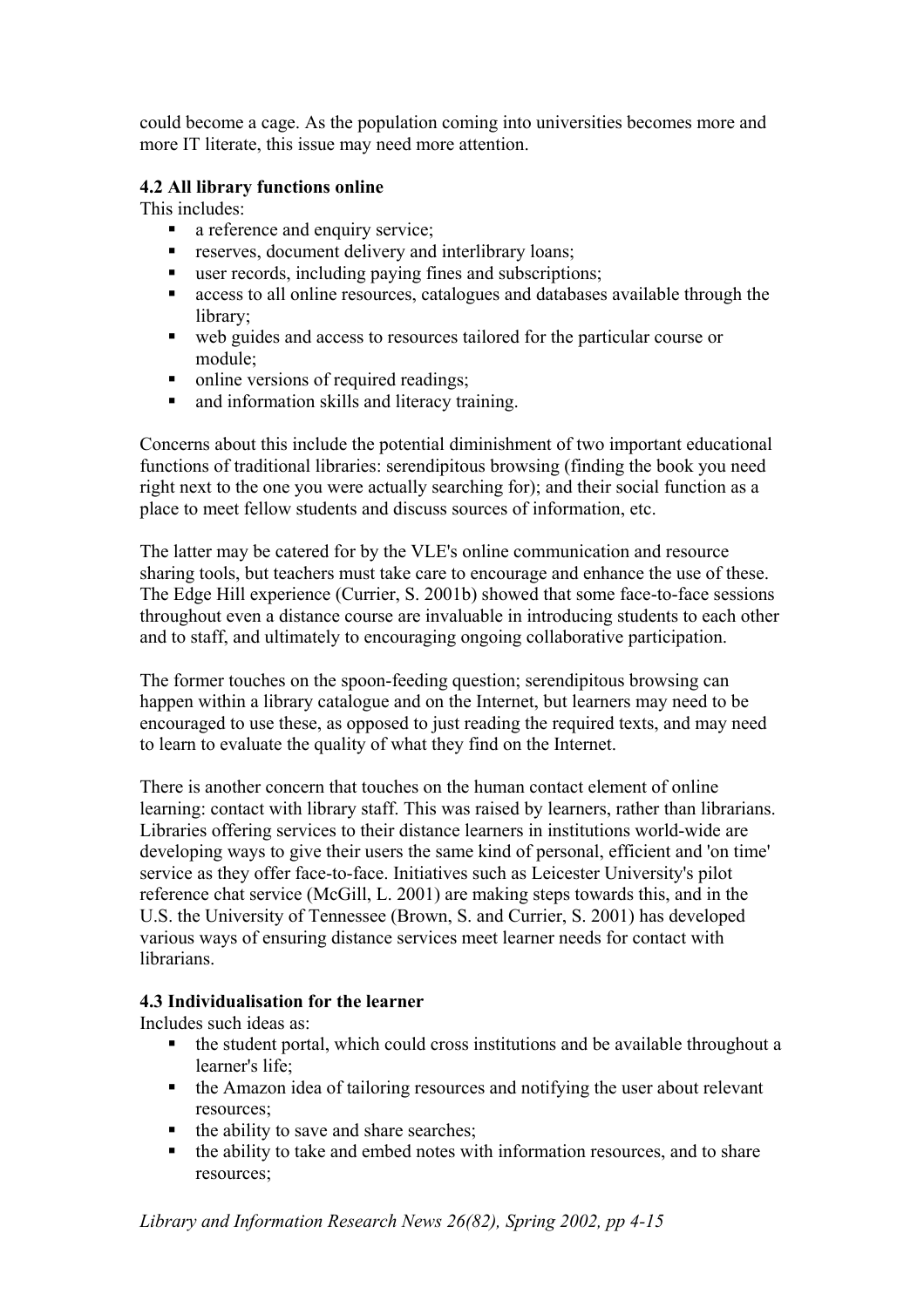and search settings for "level" such as undergraduate, third-year etc., with options to adjust upwards if the user wishes.

Some stakeholders felt that, particularly with the last option, this could be taken too far. Once again, not all students want or need this much handholding, and some, particularly the technically proficient or information literate, might even find it restrictive.

### **4.4 Flexibility for the teacher**

Teachers would like to be able to easily adapt or update courses, including the information resources embedded in or linked to from them, from anywhere. Flexibility in terms of being able to design the course according to their own pedagogical approach, rather than having it dictated by the system, was also seen as extremely important, and vital for bringing academics on board with e-learning. Finally, the system should have the capability to feed back data to the teacher about what information resources and services are being used.

However, some teachers may find this too time-consuming, and prefer the kind of VLE system that is an easy-to-use but difficult-to-tinker-with template. Forward planning months in advance of a course is also not always practical.

### **4.5 Universal accessibility**

The Holy Grail of universal accessibility includes:

- accessibility for users with differing physical abilities;
- adaptability to differing learning styles;
- availability on and off-campus (an issue with regard to certain subscription library materials);
- equitable access for distance learners abroad (usually the biggest problems are access to hard copy resources and time zone problems with communications);
- equitable access for the economically disadvantaged (those with a PC or laptop of their own, versus those who have to wait in line at the Computer Centre);
- and usability on any platform or hardware.

The last of these in particular must be qualified by 'within reason'.

The problems of distance learners abroad are being partially looked into by the British Council's pilot Distance Learning Zones project<sup>17</sup>, which, while it is not applicable to INSPIRAL directly, is worth investigating by institutions with overseas students.

### **4.6 Ease of use**

Not much can be added here except, in the word of one LT expert interviewed by INSPIRAL:

"For systems to be easy to use 'on top', they must be more complex underneath." -- Learning technology expert, quoted in (Currier, S. 2001d)

And this of course means more time, money and expertise.

<span id="page-5-0"></span> $\overline{a}$ <sup>17</sup> <http://www.britishcouncil.org/infoexch/dlz/index.htm>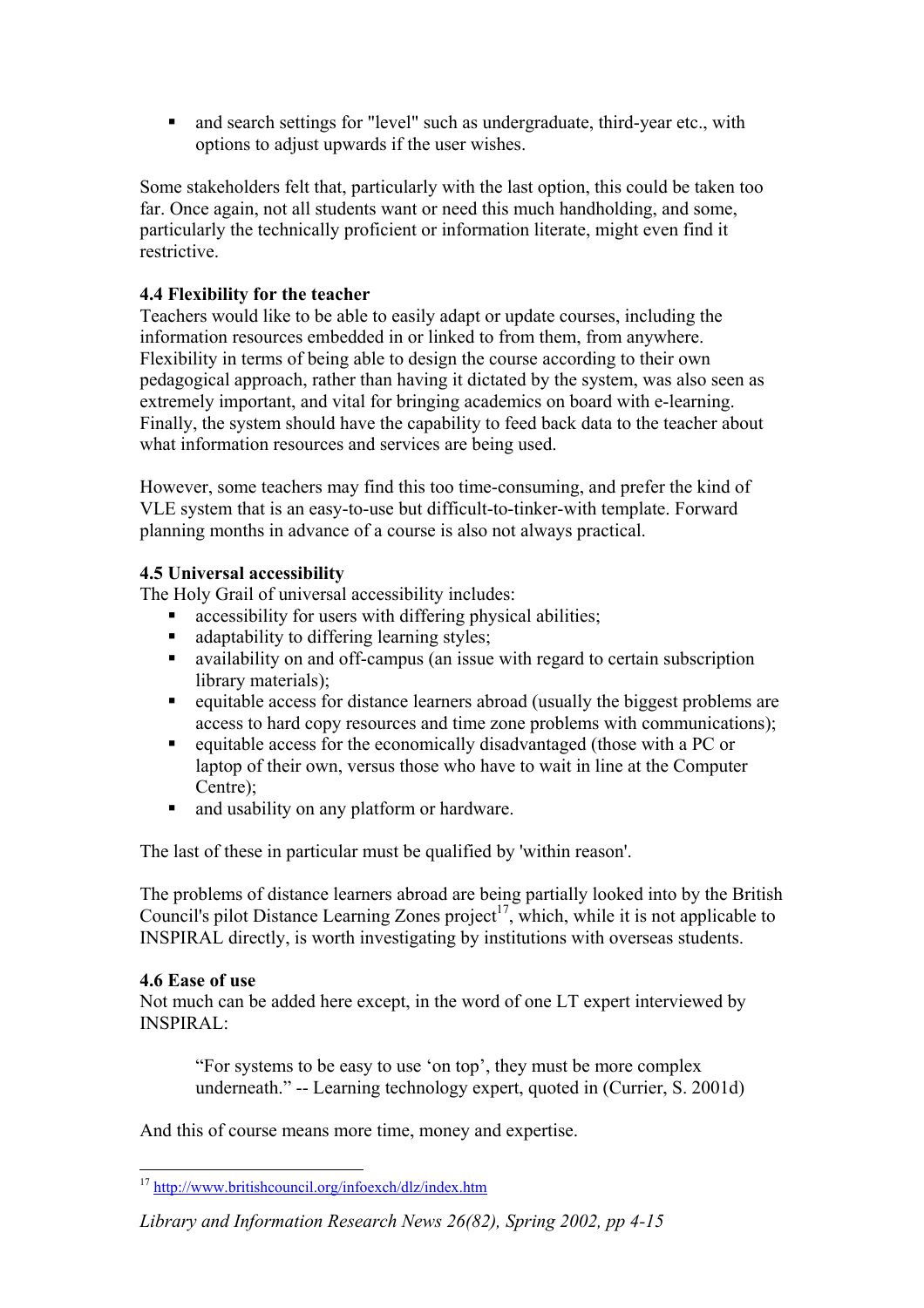### **5. INSPIRAL's Findings (2): The Barriers**

A couple of stakeholders consulted explicitly stated the view that technical issues are not the most significant barriers to integration, making the point that, if we could solve the organisational problems which exist at every level, we could easily train our ingenuity on the technology and move forward.

The barriers that were identified throughout INSPIRAL fall into the following areas, each of which leads into the next:

- Resourcing issues
- **Institutional infrastructure and politics**
- Staff development issues
- **Teaching and learning issues**
- Content issues
- Access issues

### **5.1 Resourcing issues**

- There is a need for coherent vision and adequate resources from a high level within HE, responsive to the demands and needs of the learners and the coalface expertise of educational staff. This is a common problem in HE, but it is exacerbated in this area because these e-learning developments are demanding the collaboration of disparate groups, with different priorities, viewpoints, and even different e-learning 'languages' (ask a computer programmer, a librarian and a biology teacher what a 'taxonomy' is!).
- Top level managers in universities and colleges need to understand that developments in e-learning are not cost-savers, and may require additional resources to implement effectively. However, there was wide agreement that the considerable benefits, if properly presented, should make this palatable.
- Who in an institution is responsible for these initiatives? Once again, the overlap of interests within and between institutions (e.g. between library services, learning technologists and academics) requires strong, responsive leadership from above.
- There was some feeling amongst the stakeholders that too many projects are funded, and not enough services, particularly amongst enterprises that should be services, incorporating long-term strategic thinking and stability of staffing and other resources. The 'death' of good projects which users had wanted to see become services was often discussed over tea breaks at INSPIRAL's events. The issue of supporting funded projects in the transition to service is a significant aspect of this.

### **5.2 Institutional infrastructure and politics**

The nature of the proposed integration requires co-operation, collaboration, mutual understanding, and sharing of resources. The traditional culture within HE was seen by many to be inimical to this, constituting a serious barrier to efficacious implementation in many institutions. The same barriers exist at the level of HE and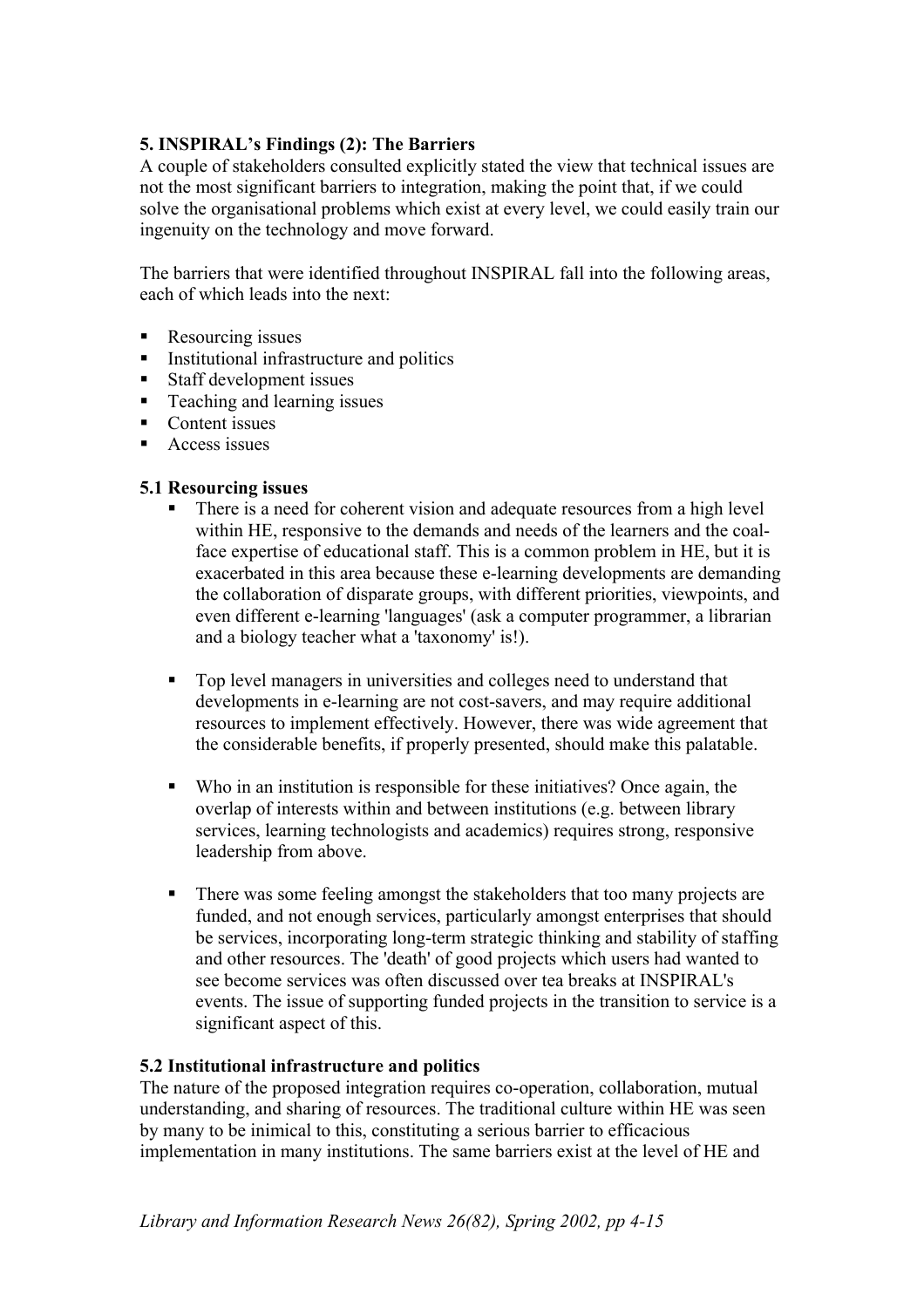FE funding bodies, professional associations and government. This ties into the previous issue of resourcing, but some other points include:

- Competition and territorialism.
- Resistance to change in general.
- Resistance to new technologies.
- Fear of change and evolution of professional roles.<br>Inter-professional difficulties, particularly between
- Inter-professional difficulties, particularly between libraries, academia and systems.
- Incentives: a research culture where teaching skills and developments are not rewarded, and support staff such as librarians and staff developers are not accorded equal status with their academic colleagues, even when they teach.

### **5.3 Staff development issues**

Staff development could be seen as both a resourcing issue and an infrastructure issue. However, it has its own specific problems. It was raised at every juncture of the study as an absolutely necessary part of the success of any new venture in education, particularly where people are feeling fearful or threatened.

- Support and training for staff needs to be ongoing, and means more than just teaching them to use the technology. New skills and new roles must be incorporated.
- Pedagogical issues need to be incorporated, to ensure the academic validity of teaching and using information online. These issues have a history of being ignored by librarians in particular, but for academics to accept the close library input necessary, this must change.
- Staff development must be applied to all staff; not just those directly involved in preparing an online course.
- The professional incentives must be there, such as accreditation.

### **5.4 Teaching and learning issues**

- Time and again, concerns over the potential for spoon-feeding students information versus overwhelming them with information overload, or letting them loose in the un-controlled world of the Web were raised. Information skills and literacy are an extremely important issue.
- Some stakeholders said that online learning should be an enrichment tool, not a replacement for campus-based, face-to-face learning. However, as others pointed out, distance learners must be supported in equivalent ways to students in classrooms. If universities want to increase their student numbers through distance learning, avoiding needing more physical space, they have a duty to ensure that those learners are not disadvantaged.
- The issue of differing learning styles was also raised. Edge Hill was one case study where active attempts to deal with this issue were being made. (Currier, S. 2001b)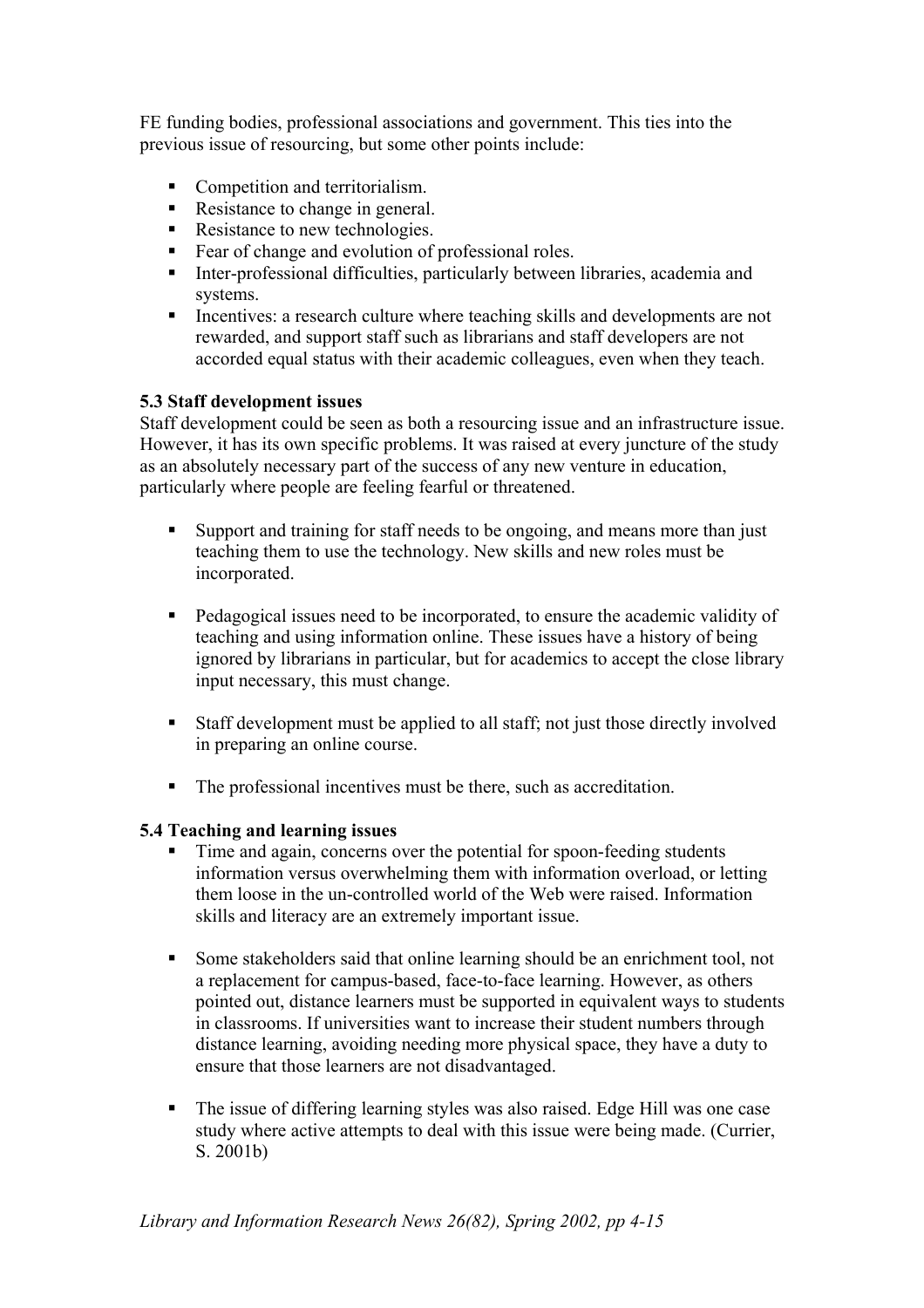### **5.5 Content issues**

 The development and availability of high-quality content was of concern to some teachers, who felt that what is presently available is off-putting to teachers, particularly with the possibility of online resources being removed or changed. As one stakeholder interviewed said:

> "You don't know when someone's going to pull the plug on a resource, when you have found a good one. You could design a great course around it and then someone pulls the plug on it." – Staff developer, quoted in (Currier, S. 2001d)

- There was some discussion around how much time and effort teachers should spend developing their own content, versus commercial production of content and the attendant access and quality issues. Who judges content worthy is an important question, particularly in an environment where it is very easy for anyone to post anything on a web page.
- The sharing of content was put forward as an ideal, with its own problems.

### **5.6 Access issues**

Authentication, IPR and copyright, privacy, plagiarism, and interoperability were all common concerns. These are being looked at in various JISC projects and studies.

### **6. INSPIRAL's Findings (3): Factors Supporting Integration**

The three key elements in supporting the cultural change necessary for successful integration of libraries and e-learning were found to be:

- $\blacksquare$  Vision
- Collaboration
- $\blacksquare$  Evaluation

### **6.1 Vision**

- Backed by resources and strong leadership from the highest level within institutions
- Responsive to cultural, professional and learner needs and experience from below

### **6.2 Collaboration**

Co-operation and collaboration between:

- Academics:
- Librarians:
- C&IT and learning technology departments;
- educational and staff developers; and ...

…supported by professional recognition and development.

### **6.3 Evaluation**

Evaluation is necessary to ensure that change and new developments are oriented to learner needs.

*Library and Information Research News 26(82), Spring 2002, pp 4-15*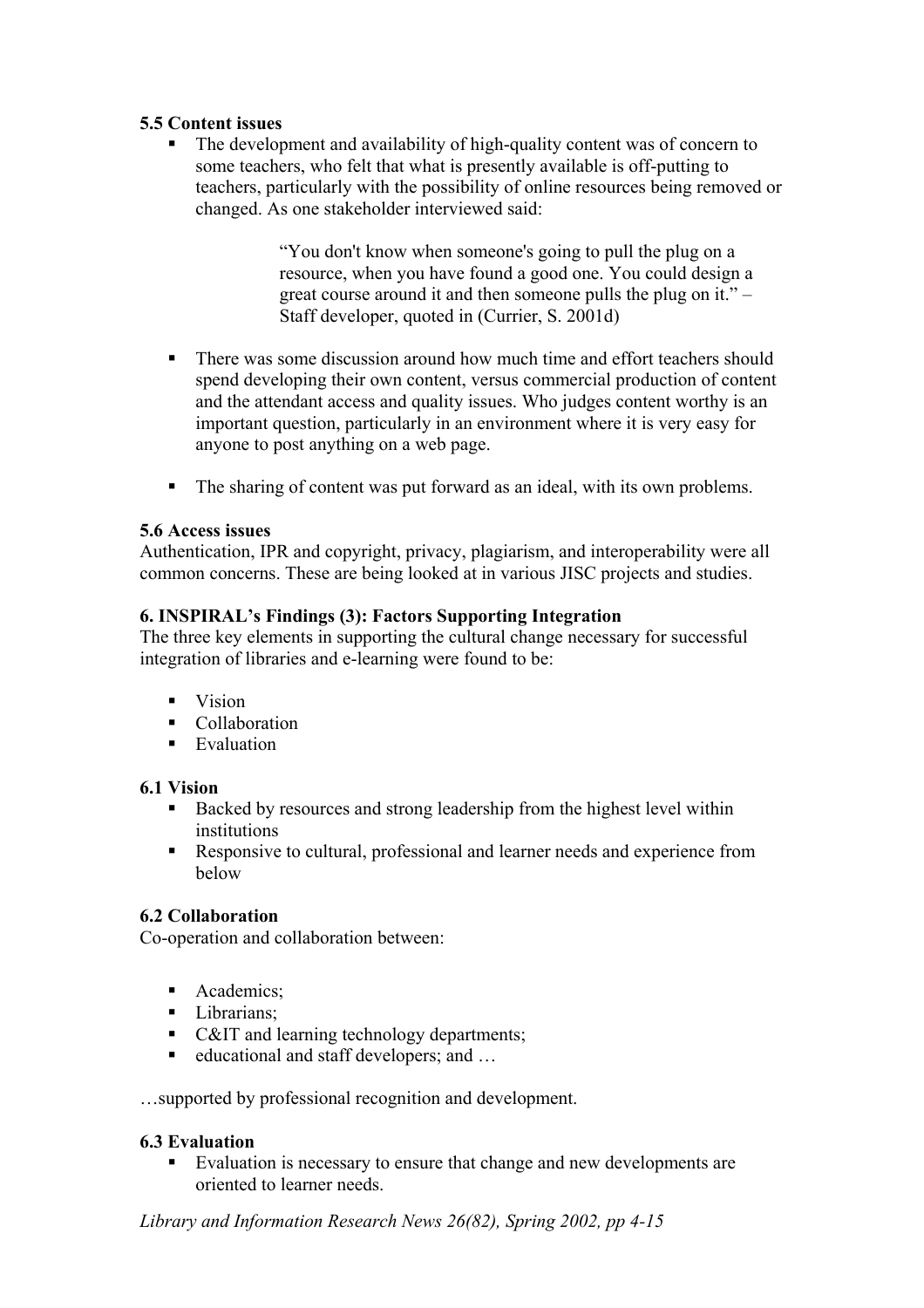This means not just user satisfaction surveys, but evaluation of learning outcomes. This is also of great importance in bringing teachers on board with libraries' efforts to provide e-resources, rather than relying on Google.

## **7. INSPIRAL's Findings (4): Case Studies**

When INSPIRAL began, the literature review and other investigations revealed that little practical work had been done in the area of integrating or linking digital libraries with VLEs. Over the course of the project, various institutions developing such endeavours came to light. However, most of them were in the very early stages of implementation, and were themselves hoping that INSPIRAL would inform their developments. In the end the case studies virtually chose themselves, as the only examples of working linkage or integration between VLEs and libraries found. Fortuitously, they cover a range of possible approaches to learning, use of software and types of institution, including two old universities, two new universities, one FE college and one American university. Geographically they cover England (north and south), Scotland and abroad. Two have developed their own in-house VLEs, while four are using commercial products, including the popular WebCT and Blackboard. The courses supported are professional, post-graduate, undergraduate, staff development, community-based, distance and campus-based. Subject areas covered include: business and commerce, information science and IT, engineering, health and medicine, tourism, publishing, law, social sciences, education, geography, philosophy and key skills. Two of them ran pilot projects for which they carried out user evaluations.

The case studies were:

- The Robert Gordon University Virtual Campus Library
- The University of London Virtual Campus Project
- The University of Leeds Nathan Bodington Building
- Edge Hill College of Higher Education: Post-Graduate Certificate in Teaching  $\&$ Learning in Clinical Practice (Introductory Module)
- Harlow College: HOLLi (Harlow On-Line Learning Initiative) and COLLi (College On-Line Learning Initiative)
- University of Tennessee Libraries.

Of these, the four HE cases are presented in brief below. Full versions of all six are available on the INSPIRAL web site<sup>18</sup>

# **7.1 Case Study 1: Robert Gordon University Virtual Campus Library**

## **7.1.1 Overview**

- New university based in Aberdeen, Scotland.
- VLE serves distance learners world-wide.
- Commercial VLE: ESRI Virtual Campus (U.S.-developed). NB: Unfortunately this University is now searching for a new VLE as ESRI has stopped supporting its UK customers. This highlights the problems inherent in choosing e-learning software. However, it is worth looking at RGU's present set-up as it presents the integrated Library in an attractive and useful way.

## *Library and Information Research News 26(82), Spring 2002, pp 4-15*

<span id="page-9-0"></span> $\overline{a}$ <sup>18</sup> <http://inspiral.cdlr.strath.ac.uk/documents/casestudies.html>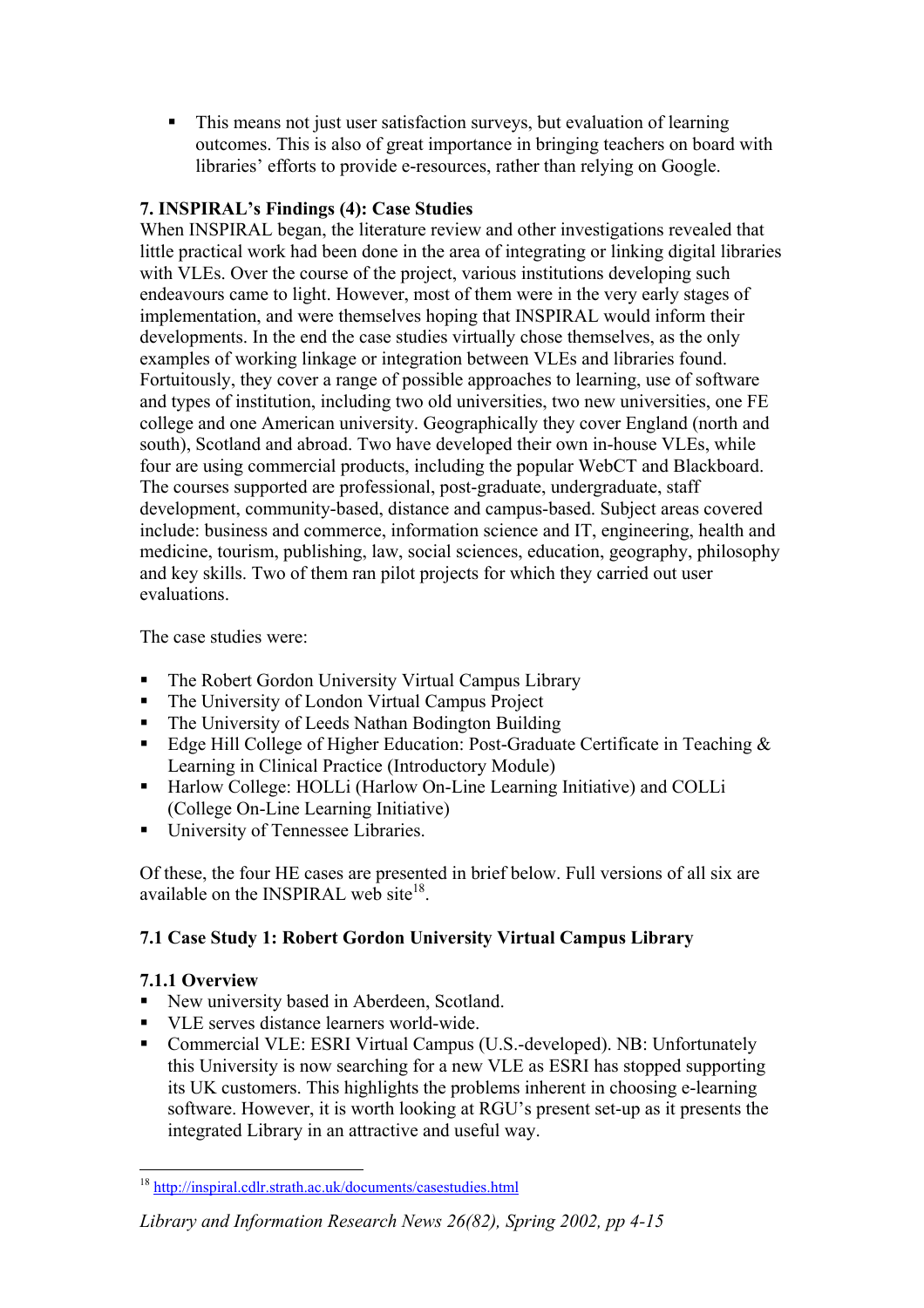# **7.1.2 Elements of good practice**

- High-level support for library integration from Director of Centre for Open and Distance Learning (CODL), Chief Librarian, University Secretary.
- Close collaboration between library and CODL. Began with secondment of librarian to CODL. Now ongoing dedicated library staff member. Set up Distance Learning Working Group consisting of librarians and CODL staff member.
- Collaboration has resulted in library staff, who were originally sceptical, becoming enthusiastic as they saw services to distance learners improve. Staff at the CODL have learned about the complexity of library services, and the kinds of resources and services that can be offered.
- Full range of library services and resources available online, including registration, reserves and requests for postal loans, checking borrower records and renewals, user education and training, reference service, web guides and other online resources tailored to specific subject areas, HERON service for digitised readings, NetLibrary for ebooks.
- Plans to carry out user-satisfaction evaluation.

# **7.1.3 Additional issues**

- The Virtual Library is not completely seamless; users must log-in to the Library OPAC separately via Telnet.
- Document delivery and ILL are not completely online. Because physical signed copies of copyright clearance forms are needed, requests must be printed off and posted in.
- Books may not be requested by ILL. Reference and short loan collections may not be borrowed. However, the RGU offers the UK Libraries Plus scheme to enable users to use a library near them.
- Overseas students only have access to online materials, or photocopies of articles and chapters.
- Learning outcomes evaluation not planned.

# **7.2 University of London Virtual Campus Project**

# **7.2.1 Overview**

- Old university, federation of seventeen self-governing colleges, based in London.
- VLE serves distance learners world -wide.
- VLE developed in-house.
- Pilot service at present, to be rolled out to full distance learning service.

# **7.2.2 Elements of good practice**

- High-level support enabled this collaborative venture between the distance learning, computing and library services of the University.
- A dedicated project team, based in the Library, including a full-time co-ordinator and a full-time assistant.
- Evaluation integral to pilot. Range of qualitative and quantitative methods, including learners and staff
- A dedicated library staff member with a dedicated phone line is provided for distance learners.
- Academic staff are included via a user group with an online discussion list and face-to-face meetings.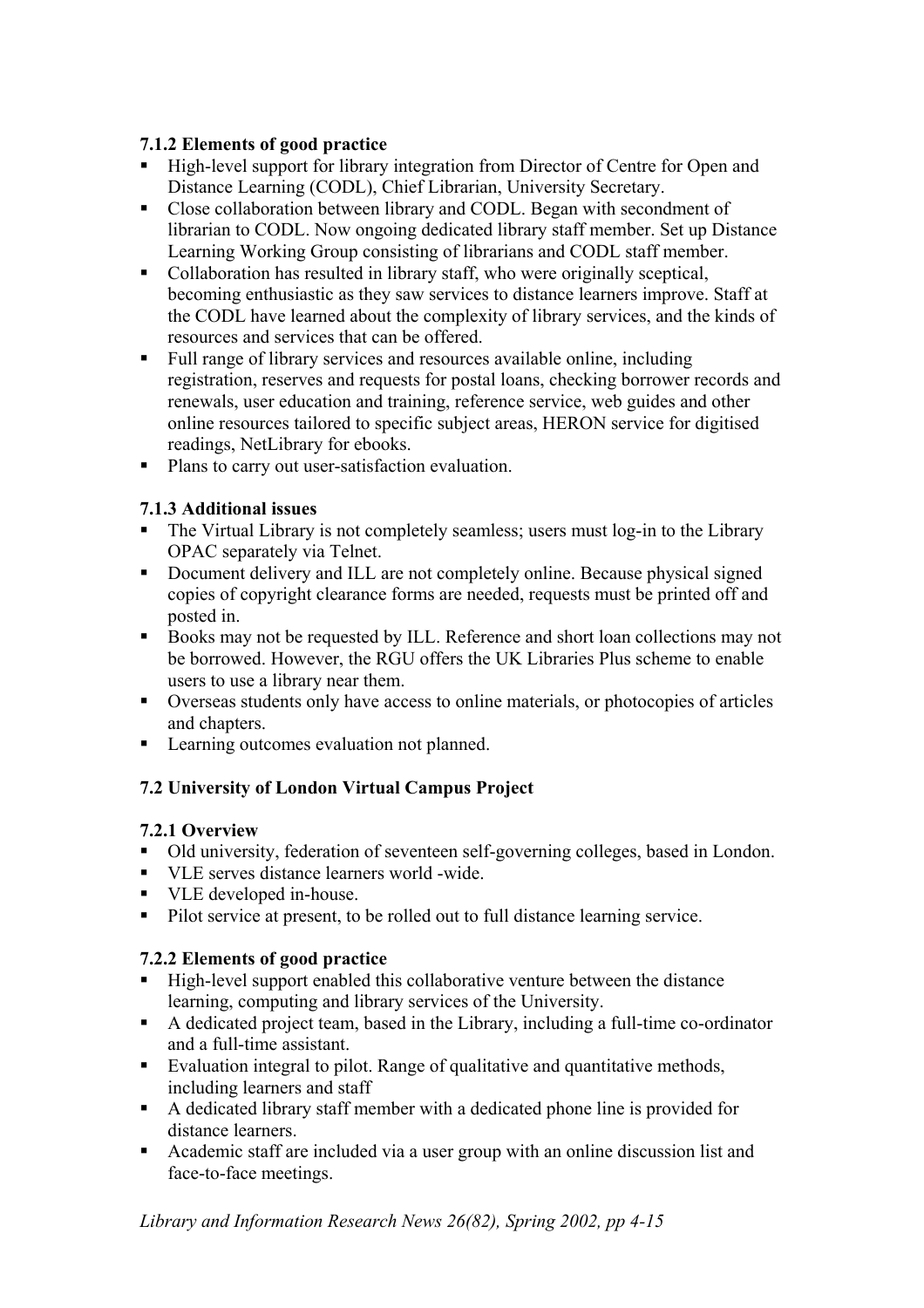- Wide range of library services and resources are available online, including enquiries and reference, user education, a full virtual reference collection, online resources arranged by discipline and course.
- Aiming for complete seamlessness, on and off-campus.

# **7.2.3 Additional issues**

- Required readings are not included. This is because of internal infrastructure; required readings are provided by the individual college involved.
- No mention is made of reservations, registration, user records and renewals, or ILL online.
- **Learning outcomes evaluation not planned.**

# **7.3 University of Leeds Nathan Bodington Building**

## **7.3.1 Overview**

- Old university, based in Leeds.
- VLE/library integration pilot served undergraduate, on-campus learners.
- ULE developed in-house (now available as open source software).
- Module level pilot, to be rolled out to a range of other courses.

# **7.3.2 Elements of good practice**

- High-level support from Library management, idea spear-headed by enthusiastic librarians, Library supplied funding for project.
- **Library staff worked closely with teachers on modules.**
- Built on Library's strong e-resource collections and infrastructure.
- Began with module-level pilot, with evaluation integral, including both staff and students.
- **Provided tailored library resources including reading lists linked to full-text or the** Library catalogue, digitised core readings; access to Library catalogue; links to online resources, including DNER/RDN resources.
- Provided library services, including user education, contact details, e-mail enquiry desk, videoconferencing facility.
- Plan for future to evaluate for teaching and learning outcomes.

# **7.3.3 Additional issues**

- Level of granularity of resources / services still to be addressed.
- Exploring integrated links to national services and developments.

# **7.3.4 Pilot evaluation found that:**

- Teaching staff felt it had improved quality of learning
- Flexibility and user-orientation appreciated by learners
- Reading list facility and digitised readings important; encouraged students to use and explore facilities

# **7.3.5 Pilot evaluation concluded that:**

- Library input is vital for meeting learner needs
- Collaboration between library and teaching staff is very important
- Library involvement at institutional implementation level is essential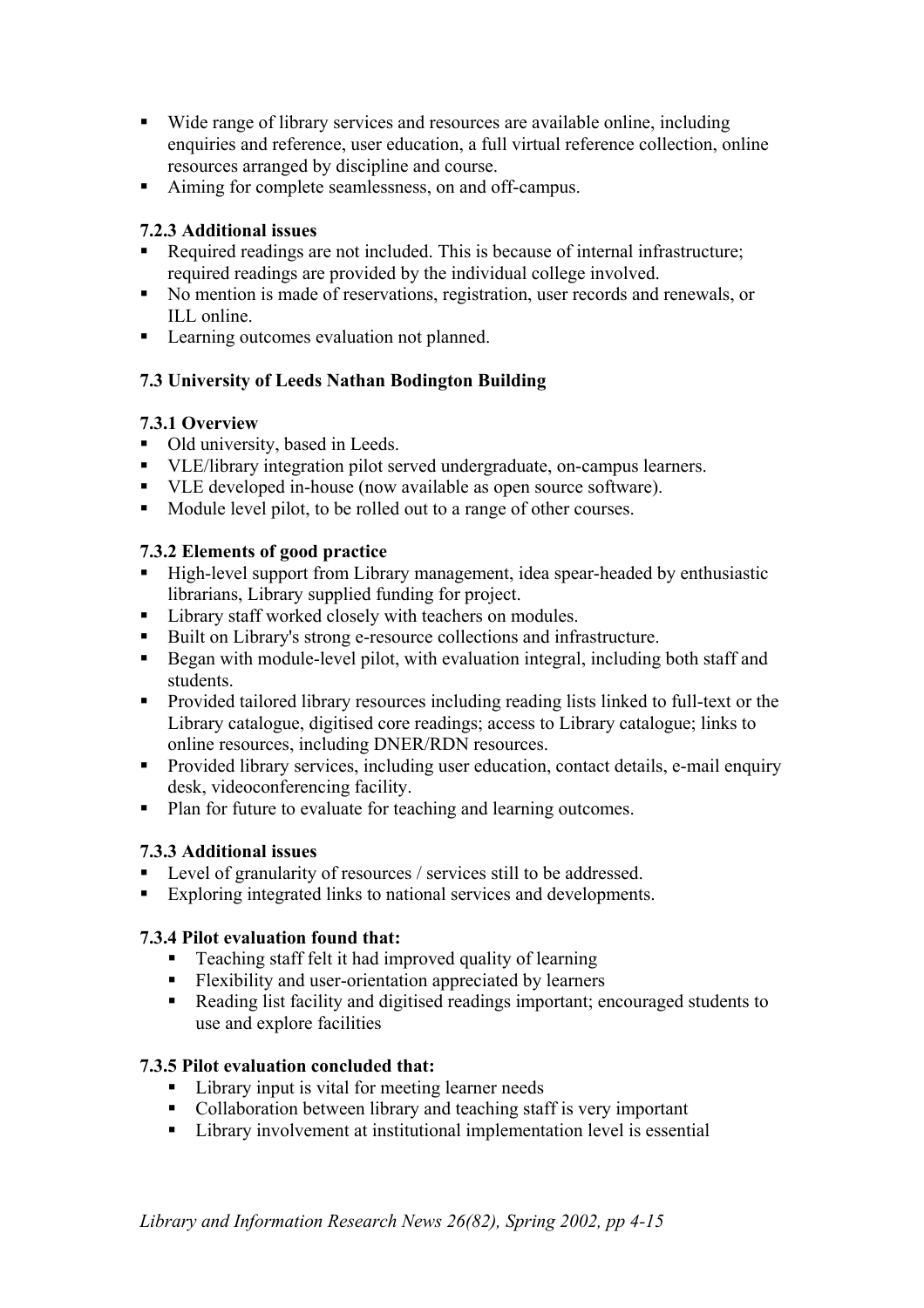### **7.4 Edge Hill College of Higher Education: Post-Graduate Certificate in Teaching and Learning in Clinical Practice (Introductory Module)**

## **7.4.1 Overview**

- New university, based near Preston and Liverpool.
- VLE/library pilot serves post-grad, CPD distance learners.
- Commercial VLE: WebCT.
- Pilot for this Certificate rolled out to other courses.

## **7.4.2 Elements of Good Practice**

- Close collaboration between library, teaching  $\&$  learning unit, online course developers and teachers.
- Strong support for staff whose roles were changing; online staff development courses.
- Library resources and services provided included: tailored access to online resources; information and advice on access to physical resources and services such as ILL; specific resources embedded in course content; support offered online, face-to-face at introductory session and as printed materials; access to search engines and web guides; user education.
- Learner evaluation of original pilot carried out and changes made as a result to improve service.
- Conscious effort to ameliorate learning styles difficulties by providing face-toface support and printed materials.

# **7.4.3 Additional issues**

- All services (such as reserves and ILL) not provided online.
- **Learning outcomes evaluation not planned.**

## **7.4.4 Pilot evaluation found the following to be important:**

- Institutional commitment and direction
- Strong central learning support services
- Close collaboration
- Strategic positioning of information services
- Staff skills and role development

## **7.4.5 Pilot evaluation concluded:**

- $\blacksquare$  Information professionals need new roles, skills and relationships
- Seamlessness is made possible by close collaboration
- Development of relationships within new academic team crucial
- Information professionals must be proactive, not merely 'encourage'

## **7.5 Conclusions from case studies**

It is apparent that the four UK HE-based library / VLE integration services studied have thought to some degree about the critical issues and vision for online learning also identified by the rest of INSPIRAL's stakeholders. They exemplify the idea that high-level support and collaboration are the key factors in building a successful integrated online learning experience. The one element that is missing from all, except for within the final observations noted at Leeds University, is evaluation of the teaching and learning impacts of library resource and service integration within online learning. This is something that would go some way to opening teachers' minds to the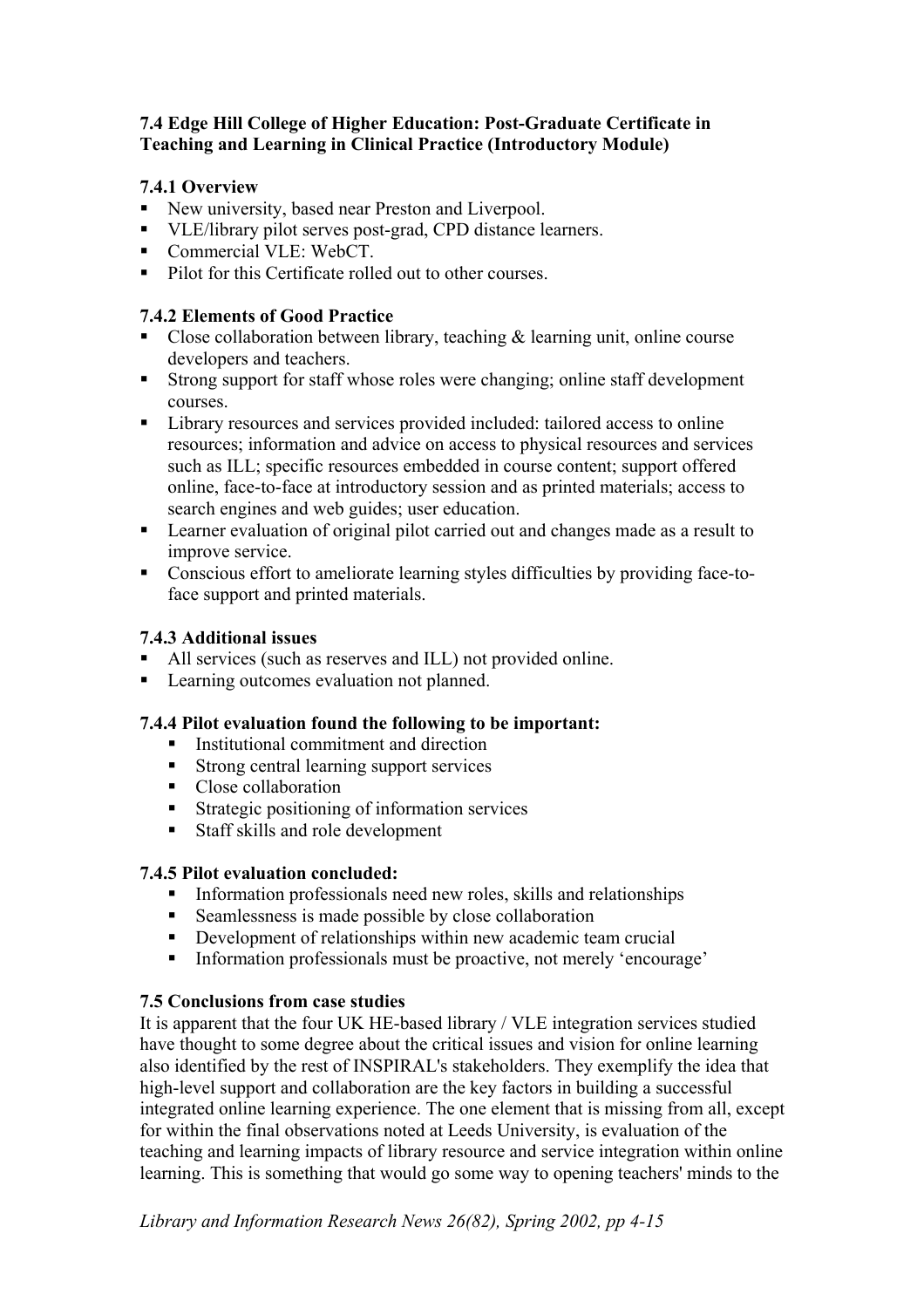inclusion of librarians and libraries in their online teaching initiatives, as well as enabling the improvement of services. Both Leeds and Edge Hill emphasise also that it is imperative that libraries position and promote themselves actively within institutional e-learning initiatives.

### **INSPIRAL's Recommendations to the JISC**

INSPIRAL's ultimate aim was to make recommendations to the JISC regarding future funding strategy. In short, these said that the JISC should:

- Provide standards, guidelines and information to the HE community covering the main issues identified by INSPIRAL;
- Fund development projects for scaleable and reusable initiatives with regard to the findings of INSPIRAL;
- Form and support consortia to influence relevant commercial interests and to enable resource sharing; and
- Build on INSPIRAL's findings with further study in certain areas, including virtual research environments.

### **A Final Note**

In the short time since INSPIRAL began, the number of HE and FE institutions beginning to implement some kind of linkage or integration of libraries within their institutions' e-learning initiatives has increased markedly. The evolution of teacher, learner, information professional and technologist roles has begun. The INSPIRAL web site is a good starting point for beginning to investigate background information. The INSPIRAL Open Discussion List was also a notable success of the project. It is still operational, and you are welcome to join the list and use it for discussion, information and support in your own e-learning developments. The list archive is also of great interest, and includes various topical discussions between librarians, learning technologists and academics.

This is a time of great change for all of us who are working in education. Preparing ourselves to embrace such change in order to continue supporting our users is vital. My own evolution through my work on INSPIRAL and previous digital library projects has convinced me that, not only is this an exciting prospect, but that the changes are not as painful as we might think! We have a lot to learn from teachers in particular, and they from us.

### **References**

Brown, S. and Currier, S. (2001) *INSPIRAL case study 6: University of Tennessee Libraries*. Glasgow, University of Strathclyde. URL: <http://inspiral.cdlr.strath.ac.uk/documents/casestudies.html> [22 Feb. 2002]

Brown, S. and Ekmekioglu, F. (2001) *Report from the 2nd INSPIRAL Workshop, held at the Main Library, University of Birmingham, Birmingham, September 4th, 2001: Identification of priorities and solutions for VLE/MLE and digital library integration*. Glasgow, University of Strathclyde. URL:

<http://inspiral.cdlr.strath.ac.uk/documents/workshoprepbirm.pdf>[22 Feb. 2002]